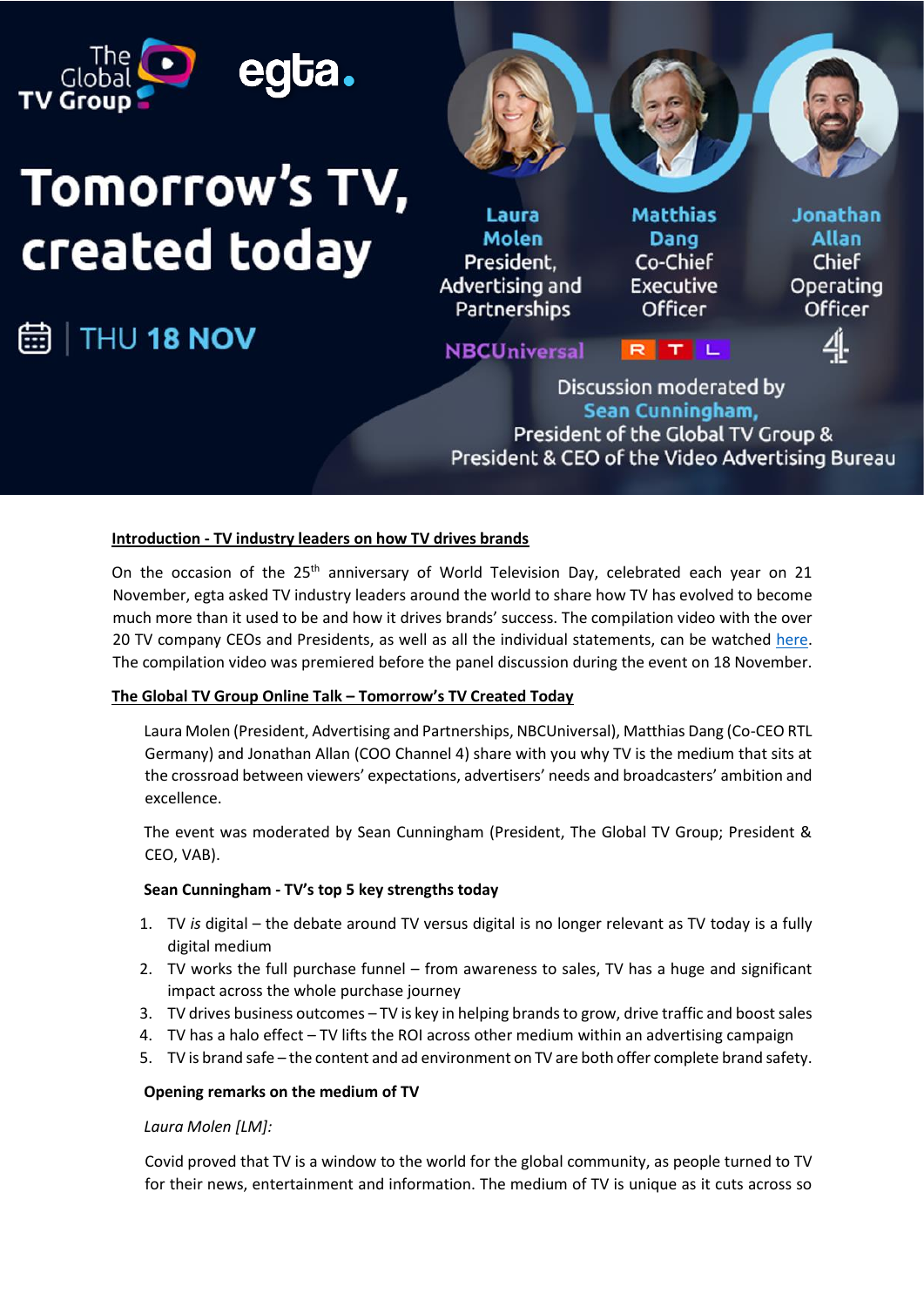many sectors, countries and people. **Now is an incredibly exciting time for our industry, for content, for technology and for marketers as new technological opportunities allow us to reach consumers through TV in new ways. We are truly on the cusp of a renaissance in television content and advertising.**

# *Matthias Dang [MD]:*

Today we are seeing incredible changes but also incredible opportunities. 30 years ago, we were pioneers and once again we are pioneers today. If TV broadcasters want to grow and succeed in this business in the future, **we will have to put content, technology and data at the heart of what we do**.

# *Jonathan Allan [JA] - Channel 4:*

**Some things never change - TV will always be able to deliver the best creative product; highquality, highly-trusted and locally-produced content, even in a globalised world**. Whatever way you see the future of TV, what is clear is that TV will become fully IP delivered, and we will have to embrace these technological changes and prepare for them now. It is not enough to simply keep up with the changes, we have to play an active role in being a part of that change. It is about being brave, taking risks and testing new models. At Channel 4, we are already putting digital ondemand viewing front and centre of what we do and we are looking to grow digital audiences and revenues as fast as we can. We are embracing social platforms where the younger audiences are, which is key to staying relevant in the future.

# **What does TV stand for today? What is TV?**

*JA:* **TV means different things to different people, so let's let the audiences decide what TV is. There is a danger in our industry of over-defining TV based on what broadcasters are doing. TV**  can be anything, it is a world of entertainment on whatever device you watch it on - let's **embrace that.** 

*MD:* Consumers are looking for quality content and broadcasters' need to produce relevant content for these viewers, regardless of the device or platforms. For this reason, in Germany, we refer to TV as Total Video.

*LM:* At NBC Universal, TV means premium video, authentic storytelling, brand safe environments and delivering powerful impact for both consumers and marketers. TV is sitting atthe intersection of both media and technology. TV is everything from broadband (connecting people to the world), to aggregation (unifying content in one place) and streaming (giving viewers content whenever they want it). TV offers more than it ever did before, and consumers know that.

# **How do you respond to those who say that TV viewing is increasingly fragmented?**

*LM:* While fragmentation is a challenge, it also gives us the opportunity to re-strategize. We firmly believe in giving consumers the content they want wherever and whenever they want it. We work with marketers individually to develop a unique plan for them to reach consumers where they are watching, and when this is done within a great ad environment, the impact and results are impressive. **Fragmentation is essentially giving marketers new opportunities to reach consumers in different ways and we are building a one-platform system to help them do that.**

# **What does the shift away from linear and synchronised viewing mean for TV?**

*JA:* Our job is to maximise audiences, and to do that you need to make it as easy as possible for viewers to find you and to watch you. Once you have built up audiences, you can then re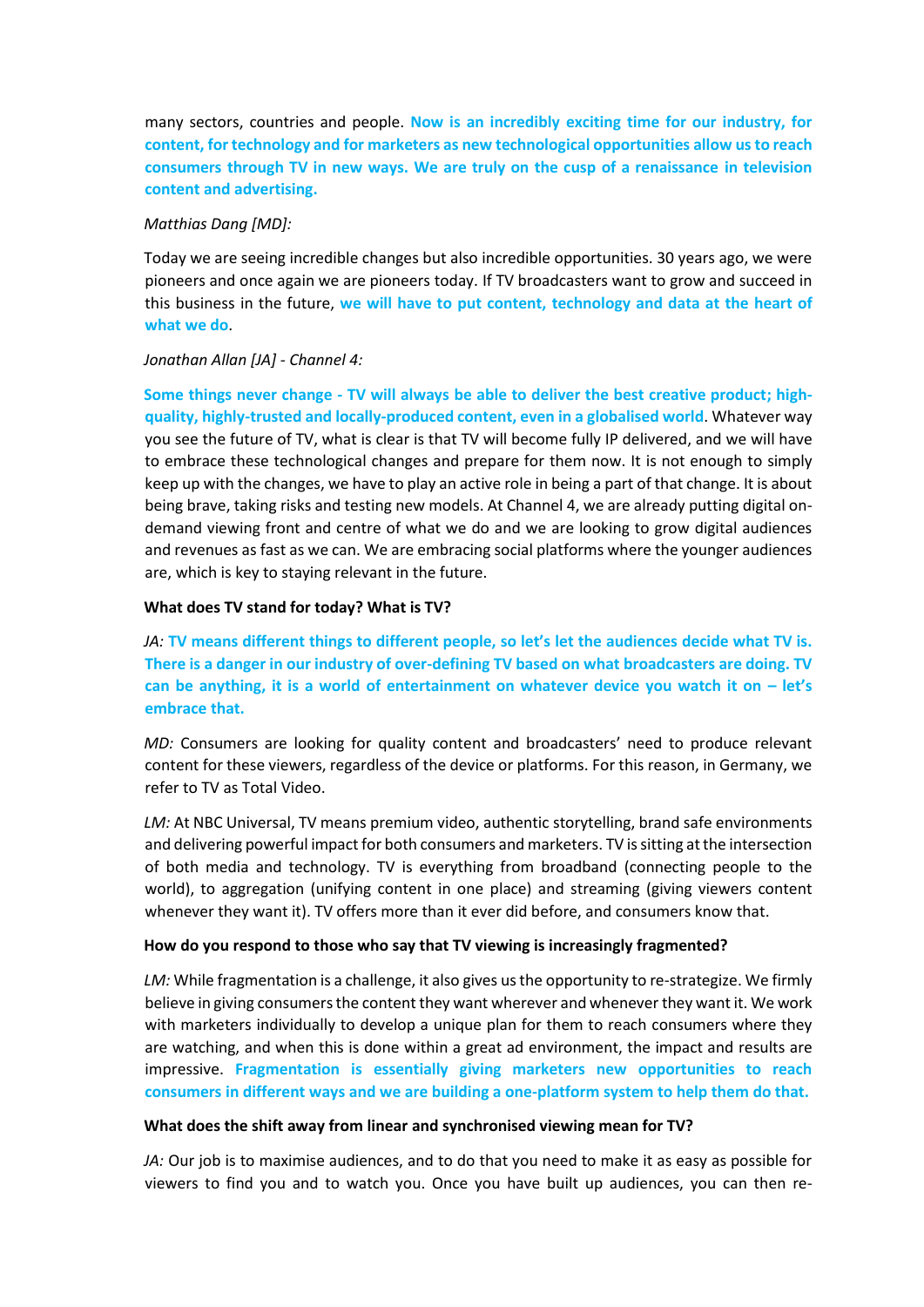aggregate them so that they are reachable to advertisers, perhaps even more efficiently than before. Marketers know who their consumers are and new capabilities and targeting solutions are allowing us to reach them.

**What you have with TV is a powerful mass-reach audio-visual platform with all of the traditional advantages of TV, but with the extra benefit of overlaying data capabilities, which is what advertisers want. This is what is driving TV's renaissance**.

# **With so much user-generated content out there, how important is professionally-produced content in today's world?**

*MD:* In the face of so much fake news and dangerous content, it will become more and more important to have the trusted medium of TV - this is where professional content comes in. From an advertiser's perspective, it's about high-quality content that drives impact.

*LM*: Professionally-produced content is king and remains a big part of the social conversation. Let's not forget professionally-produced sports content too - the Super Bowl and World Cup are some of the biggest TV shows in the world. Whether it is to be entertained, informed, inspired to simply to escape, premium content is what consumer want. **We know that top-quality content not only engages consumers in deep and meaningful ways through their purchase journey but it also offers a truly brand-safe environment.** 

### **How have the changes in viewing behaviour changed your approach to content?**

*JA:* A great TV programme will always be a great programme, wherever it is delivered, but you do have to think differently - shows designed for binge-watching are certainly designed differently even at a script level. Ultimately, however, **getting audiences to watch VOD content is more similar to getting people to watch linear content, compared to content on social platforms for example, where expectations are entirely different.** 

### **How do you see the mix between AVOD and SVOD going forward? Can they coexist?**

*MD:* If we look to the future, we will certainly have a mix of the two. We have to offer consumers what they want, an SVOD model, an AVOD model and a mix of the two. We aim to see what is most successful amongst viewers going forward.

LM: It's about giving consumers choice, but we are finding that with Peacock if you create the right kind of ad environment, consumers will choose to opt in. Peacock is a window into the future of our company as it is meeting consumers' needs, giving them great content at a great price, with low ad-loads of 5 minutes or less, with many innovative ad formats that surprise or even delight viewers.

# **How do you talk to advertisers when it comes to BVOD?**

*JA:* There is generally a more valuable audience in the streaming world, in terms of viewer profile and higher levels of attention, as programmes have been selected by viewers. Then you have the extra benefit of data overlays thanks to user log ins. These datasets can then be converted through programmatic technology, which makes TV easy to buy from an agency and advertiser perspective. **BVOD truly is the best of both worlds – you have the trusted content of TV with the powerful data platforms of online.**

**What learnings can we take away from ad-funded VOD? What works best?**